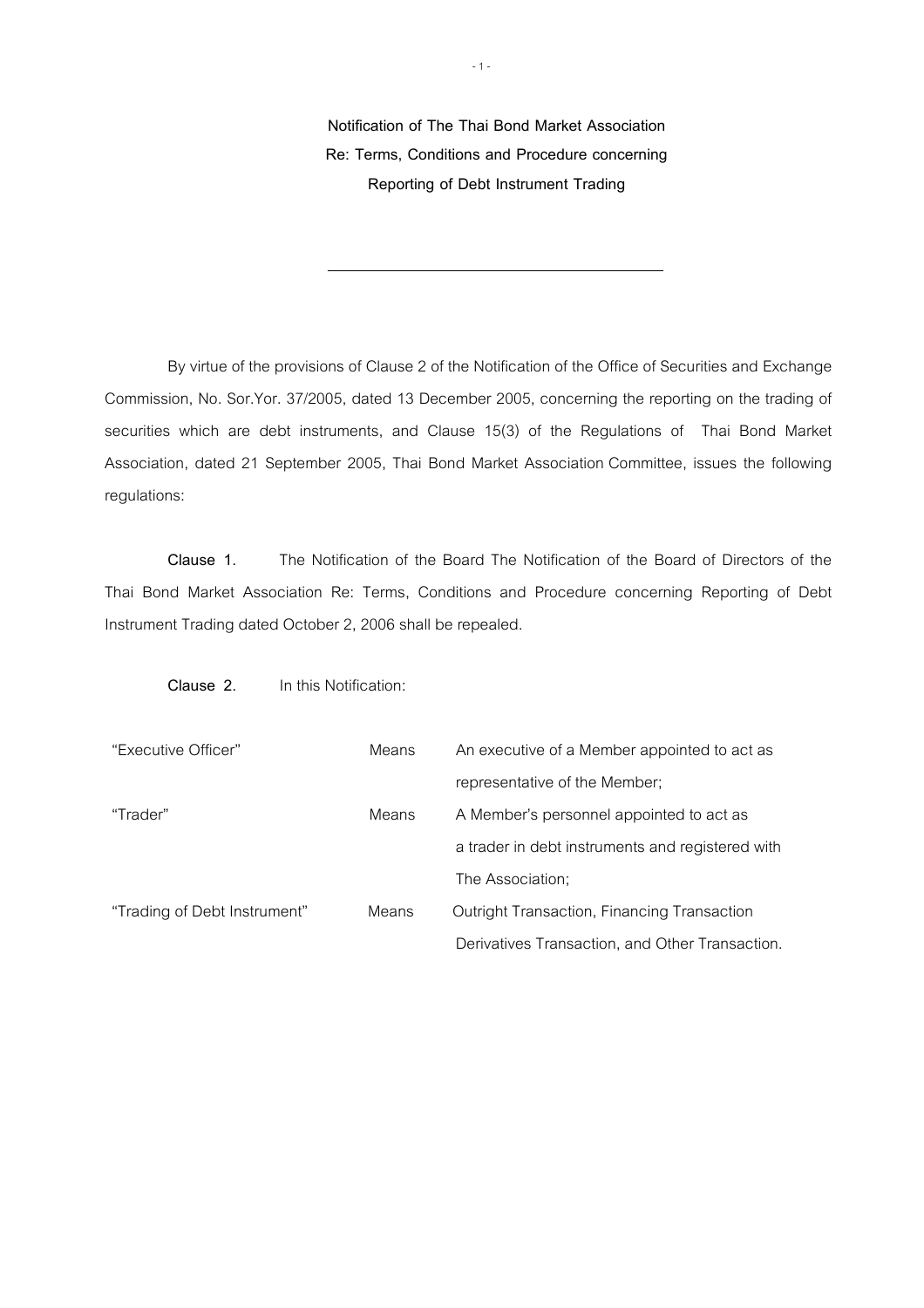#### **General Section**

 **Clause 3.** The Association shall establish an information system, quotation system and reporting system through a computerized program or other means and format as specified by the Association.

 **Clause 4.** The Association reserves the right to limit the use of information published by Association. The redistribution of the information published by The Association for commercial purpose needs to be approved by the Association in writing.

#### **Part 2**

#### **Transactions Reporting**

 **Clause 5.** Member shall report information on debt instrument trading to the Association in the form and format specified by The Association.

 **Clause 6.** Trading information shall be reported through a computerized system or other means as specified by the Association.

In case an amendment or cancellation of trading transaction which affects Thai BMA Daily Report occur after the computerized reporting system of the Association is closed, Member shall inform the Association immediately and notify the Association in writing on the next working day.

**Clause 7.** Member shall appoint a person in charge of reporting debt instrument trading, who might be trader or executive officer. In case of any changes, the member shall inform association within 5 working days.

**Clause 8.** Member shall report trading transactions within the following periods;

(1) Ordinary member and Associate member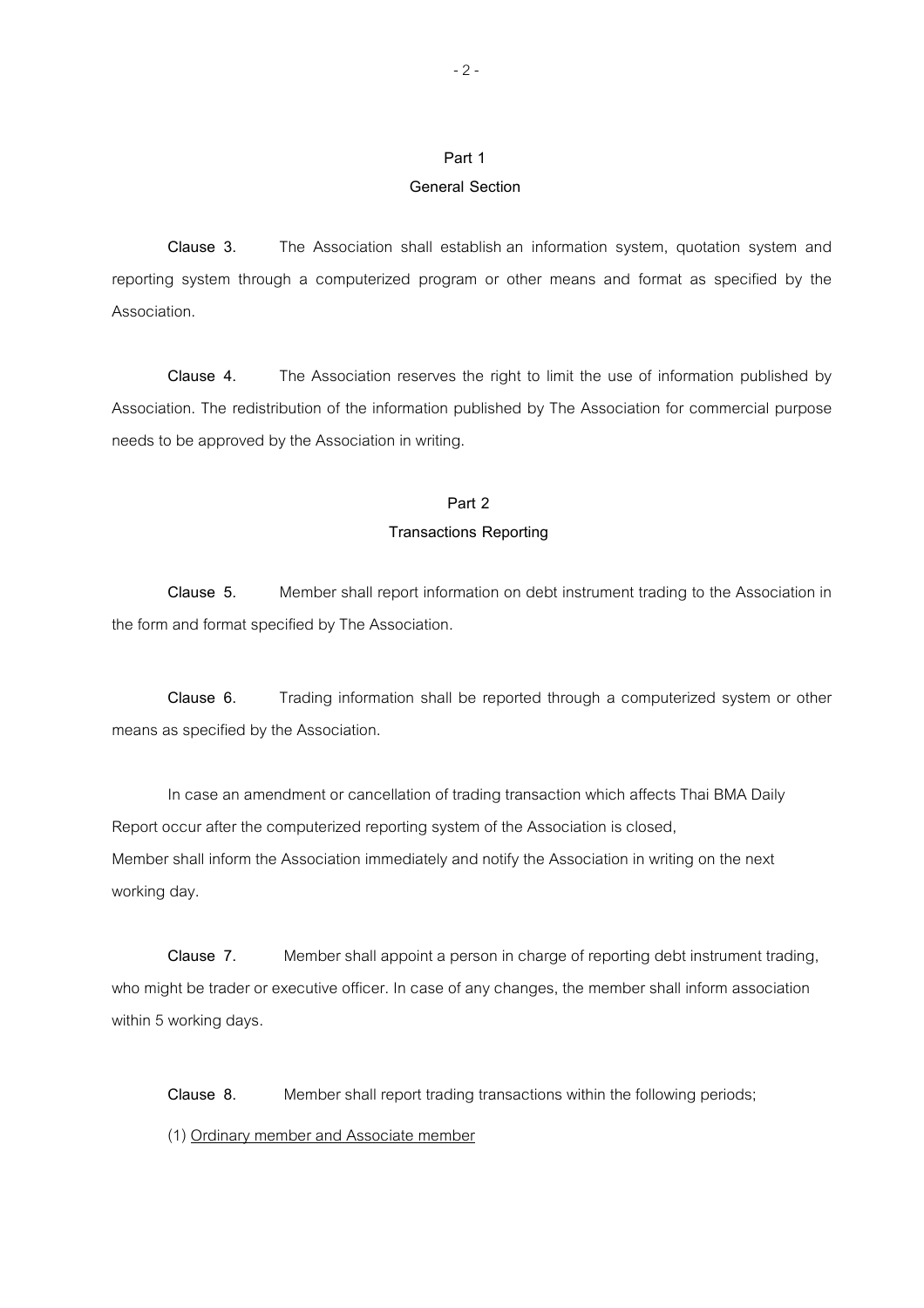- (1.1) Transaction executed during 9:00 a.m. < 3:30 p.m. shall be reported within 30 minutes after execution (trade time)
- (1.2) Transaction executed after 3:30 p.m. shall be reported within 9:30 a.m. on the next working day

#### (2) Extra ordinary member

Transaction executed between 3:30 p.m. of the previous working day until 3:30 p.m. of the current working day shall be reported by 5:00 p.m. on the current working day.

**Clause 9.** The information to be reported under this Notification shall comprise of the following:

- (1) Trade date;
- (2) Issue symbol;
- (3) Type of transaction (buy or sell);
- (4) Purpose of the transaction (whether it is done as an outright transaction, financing transaction, derivatives transaction, or other transaction) and specify abbreviate name according to the list provided by the Association;
- (5) Yield and Price
	- (1.1) If trading is committed by yield, transaction shall be reported in yield with 6 decimals together with clean price
	- (1.2) If trading is committed by price, transaction shall be reported in Gross price
	- (1.3) If trading is committed by floating rate notes (FRN), transaction shall be reported in yield in form of DM (Discount Margin) with 6 decimals together with clean price
- (6) Volume in unit;
- (7) Time of execution (Trade Time);
- (8) Settlement date;
- (9) Trader ID;
- (10) Counterparty, reported in abbreviate name according to the list provided by the Association;
- (11) For a financing transaction, the following additional information is required.
	- (1.1) financing / repo term
	- (1.2) financing / repo rate in percentage of 6 decimal points.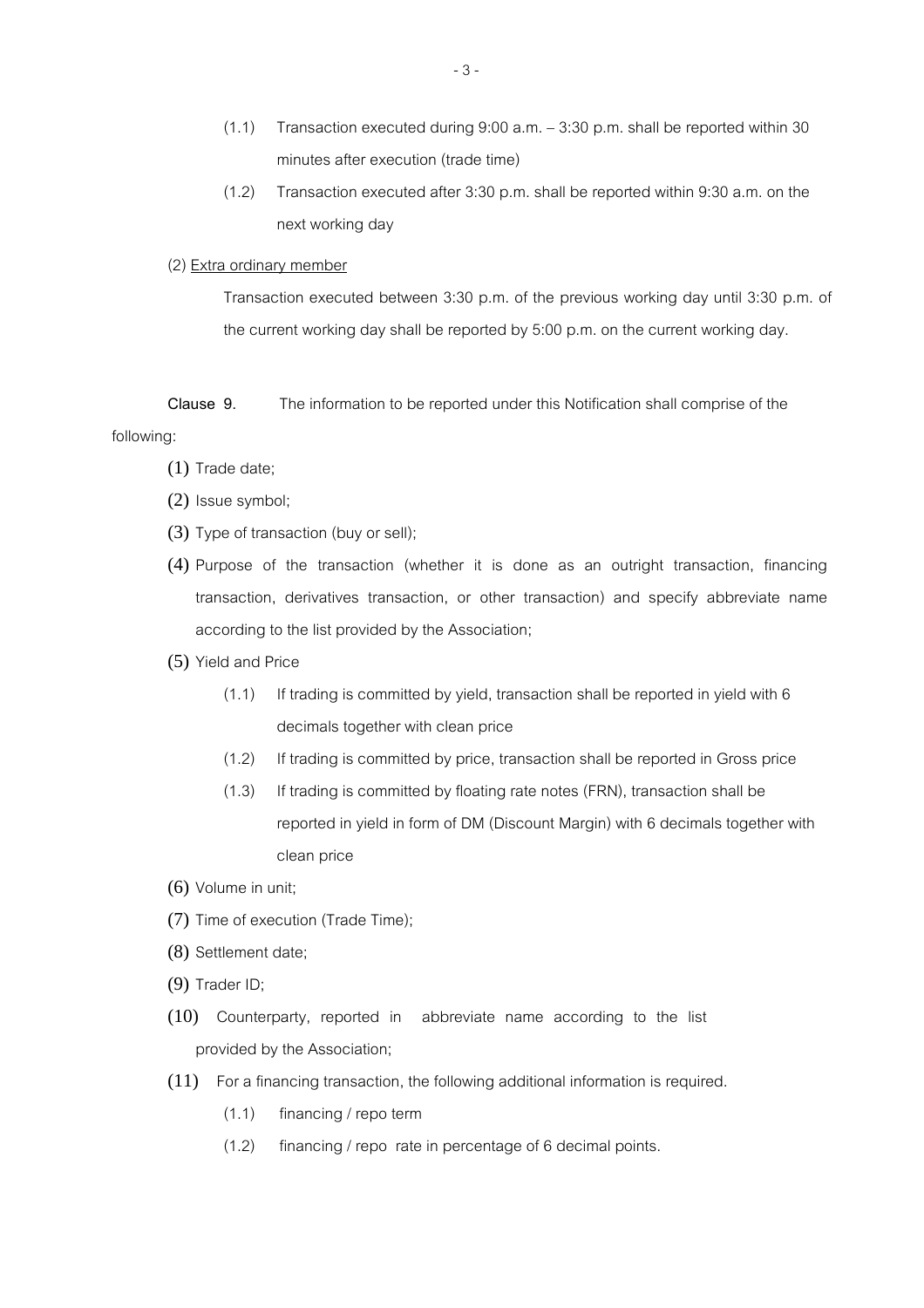**Clause 10.** Extra ordinary member shall report at least the information as specified in Clause 9 (1) (2) (5) (6) and (7)

 **Clause 11.** Member shall cooperate in providing additional information to the Association in a timely manner for the purpose of maintaining data accuracy and completeness and for the development of data integrity.

**Clause 12.** This notification shall come into force on and from the 1<sup>st</sup> day of April 2008.

Given this on 9th of January 2008

(Mr. Pakorn Malakul Na Ayuddhaya)

Chairman

 Board of Directors of The Thai Bond Market Association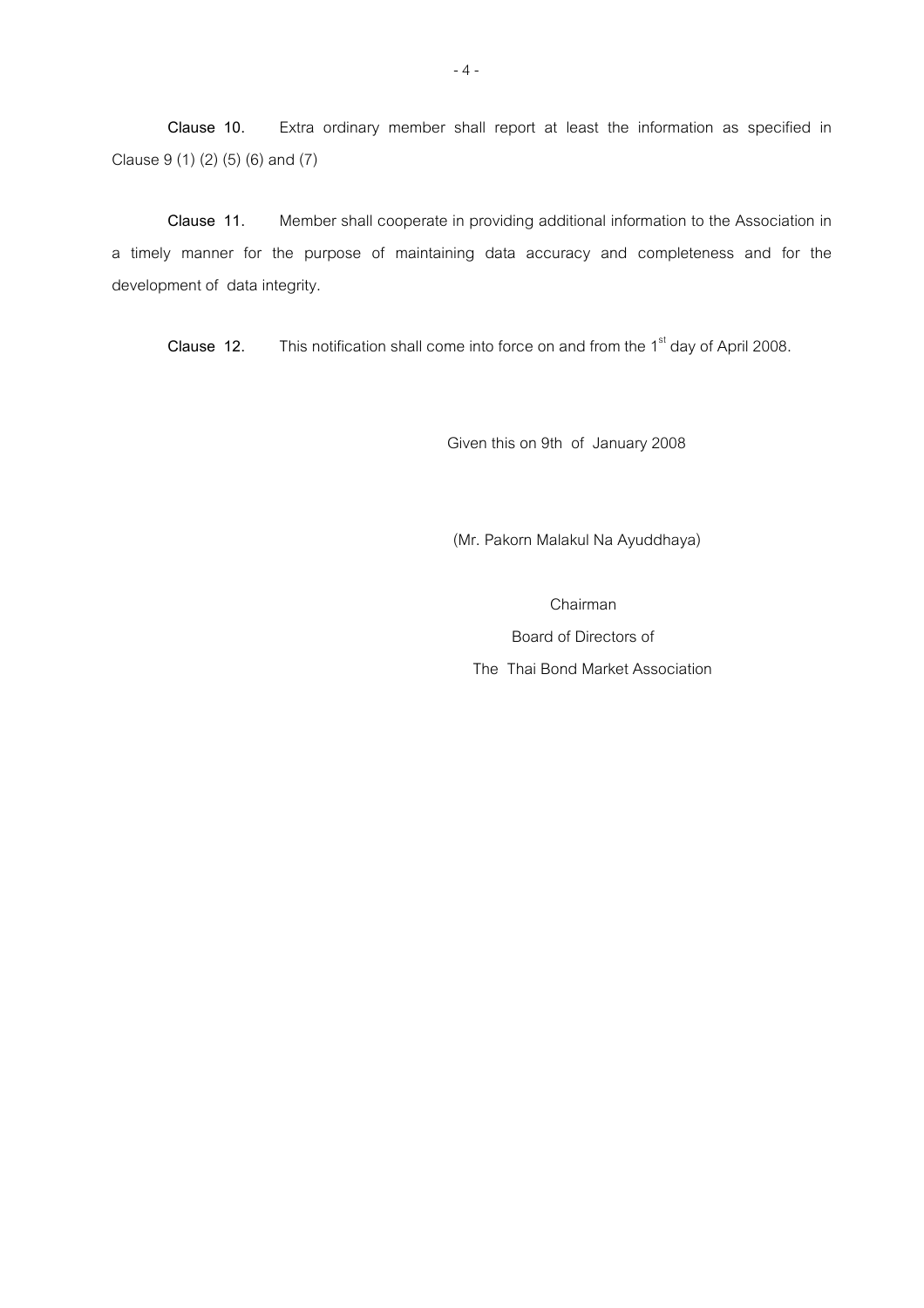Attachment **COMPART COMPOSED (Updated June 11, 2014)** 

# **Abbreviate name of Trading Purpose**

## (1) The trading purpose

|     | $(1)$ OUT   | means Outright transaction                              |
|-----|-------------|---------------------------------------------------------|
|     | $(2)$ OUTA  | means Outright Auction                                  |
|     | $(3)$ FIN   | means Financing Transaction such as Sell and Buy back,  |
|     |             | <b>SPAf</b>                                             |
|     | $(4)$ FINB  | means Financing Transaction in a type of Bilateral Repo |
|     | $(5)$ FINP  | means Financing Transaction in a type of Private Repo   |
|     | $(6)$ DERFW | means Derivative Transaction in a type of Forwards      |
|     | $(7)$ DERFT | means Derivative Transaction in a type of Futures       |
|     | (8) DEROP   | means Derivative Transaction in a type of Options       |
| (9) | <b>OTH</b>  | means Other Transactions other than (1)-(8)             |

## **Counterparty Abbreviate name**

#### 1. Financial Institutions granted a license of securities or debt instrument trading

| (1)  | <b>AIRA</b>  | means | Aira Securities Plc.                  |
|------|--------------|-------|---------------------------------------|
| (2)  | ASP          | means | Asia Plus Securities Plc.             |
| (3)  | <b>BAY</b>   | means | Bank of Ayudhya Plc.                  |
| (4)  | BBL.         | means | Bangkok Bank Plc.                     |
| (5)  | <b>BLS</b>   | means | Bualuang Securities Plc.              |
| (6)  | <b>BNPP</b>  | means | BNP Paribas, Bangkok Branch           |
| (7)  | <b>BOfA</b>  | means | Bank Of America, National Association |
| (8)  | <b>CGS</b>   | means | Country Group Securities Plc.         |
| (9)  | <b>CIMBT</b> | means | CIMB Thai Bank Plc.                   |
| (10) | <b>CITI</b>  | means | Citibank, N.A.                        |
| (11) | <b>CNS</b>   | means | Capital Nomura Securities Plc.        |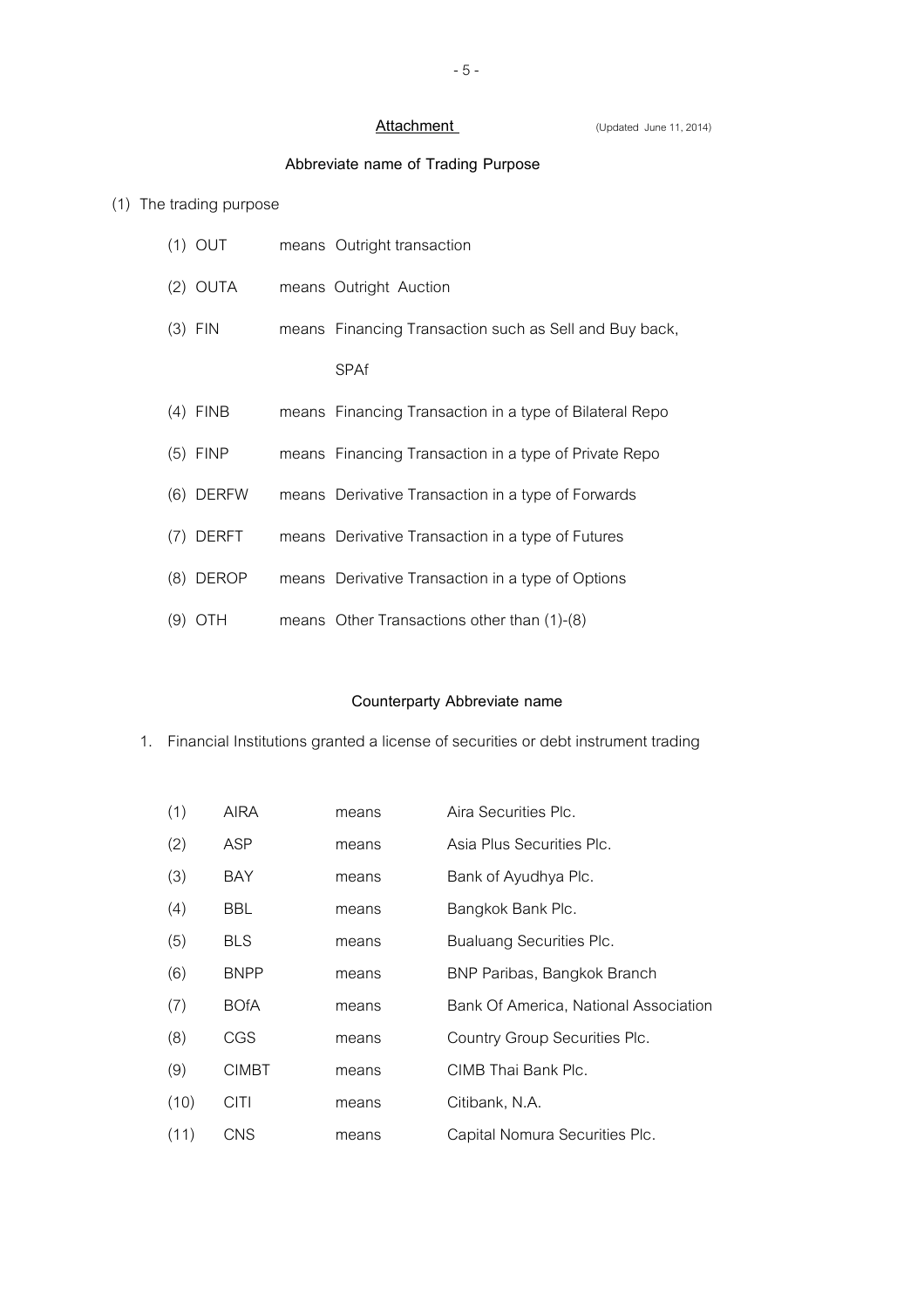| (12) | <b>CST</b>     | means | Citicrop Securities (Thailand) Ltd.        |
|------|----------------|-------|--------------------------------------------|
| (13) | <b>DBBK</b>    | means | Deutche Bank AG Bangkok Branch             |
| (14) | <b>DBSV</b>    | means | DBS Vickers Securities (Thailand) Co, Ltd. |
| (15) | <b>FSL</b>     | means | Finansa Securities Ltd.                    |
| (16) | <b>FSS</b>     | means | Finansia Syrus Securities Plc.             |
| (17) | <b>GLOBLEX</b> | means | Globlex Securities Co., Ltd.               |
| (18) | <b>GSB</b>     | means | Government Savings Bank                    |
| (19) | <b>HSBC</b>    | means | The Hongkong And Shanghai Banking          |
|      |                |       | Corporation Ltd.                           |
| (20) | <b>JPM</b>     | means | JPMorgan Securities (Thailand) Limited     |
| (21) | <b>JPMCB</b>   | means | JPMorgan Chase Bank                        |
| (22) | <b>KBANK</b>   | means | Kasikornbank Plc.                          |
| (23) | KGI            | means | KGI Securities (Thailand) Plc.             |
| (24) | ΚK             | means | Kiatnakin Bank Plc.                        |
| (25) | <b>KTB</b>     | means | Krung Thai Bank Plc.                       |
| (26) | KT ZMICO       | means | KT ZMICO Securities Co., Ltd.              |
| (27) | KS             | means | Kasikorn Securities Plc.                   |
| (28) | <b>KSS</b>     | means | Krungsri Securities Plc.                   |
| (29) | <b>MBKET</b>   | means | Kim Eng Securities (Thailand) Plc.         |
| (30) | <b>OSK</b>     | means | RHB OSK Securities (Thailand) Plc.         |
| (31) | <b>PTSEC</b>   | means | Phatra Securities Co., Ltd.                |
| (32) | <b>RBS</b>     | means | The Royal Bank of Scotland N.V., Bangkok   |
|      |                |       | <b>Branch</b>                              |
| (33) | <b>SCB</b>     | means | Siam Commercial Bank Plc.                  |
| (34) | <b>SCBS</b>    | means | SCB Securities Co., Ltd.                   |
| (35) | <b>SCBT</b>    | means | Standard Chartered Bank (Thai) Plc.        |
| (36) | <b>TBANK</b>   | means | Thanachart Bank plc.                       |
| (37) | <b>TISCO</b>   | means | TISCO Bank Plc.                            |
| (38) | <b>TMB</b>     | means | TMB Bank Plc.                              |
| (39) | <b>TRISEC</b>  | means | Trinity Securities Co., Ltd.               |
| (40) | <b>UOBT</b>    | means | United Overseas (Thai)                     |
| (41) | <b>AEC</b>     | means | AEC Securities Plc.                        |
| (42) | <b>UOBKHST</b> | means | UOB Kay Hian Securities (Thailand) Plc.    |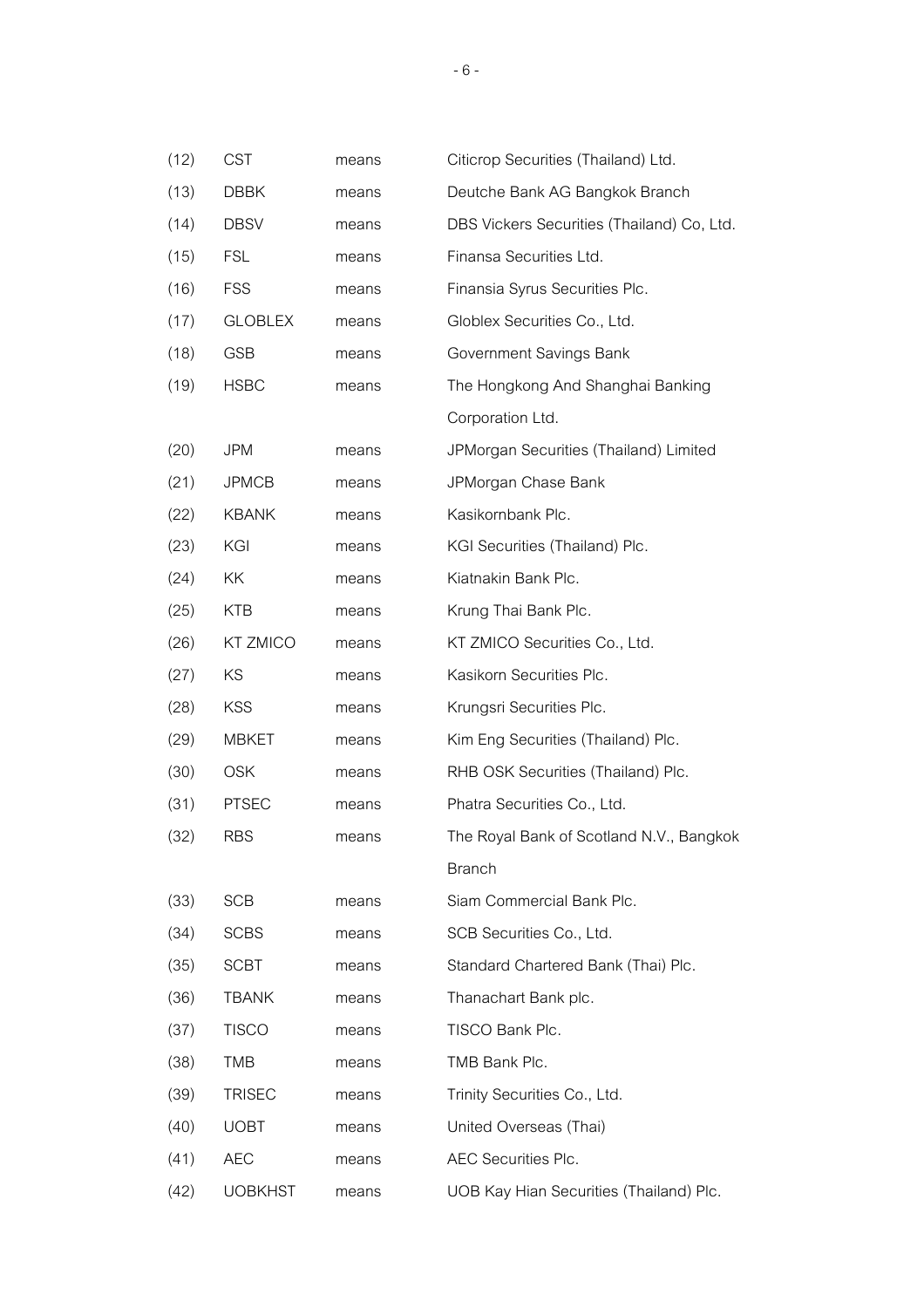```
(43) PST means Phillip Securities (Thailand) Plc.
```
 However, financial institutions which temporarily suspend their licenses shall specify abbreviate name as "NDL" according to 4 (6.16). These financial institutions are follows:

| (1) | APPLE         | means | Apple Wealth Securities Plc.                   |
|-----|---------------|-------|------------------------------------------------|
| (2) | <b>CIMBS</b>  | means | CIMB Securities (Thailand) Co., Ltd.           |
| (3) | <b>KTBST</b>  | means | KTB Securities (Thailand) Co., Ltd.            |
| (4) | IVG.          | means | IV Global Securities Plc.                      |
| (5) | ML            | means | Merrill Lynch Securities (Thailand) Co., Ltd.  |
| (6) | CIMBI         | means | CIMB International (Thailand) Securities Plc.  |
| (7) | UBS           | means | USB Securities Co., Ltd.                       |
| (8) | <b>BARCAP</b> | means | Barclays Capital Securities (Thailand) Limited |

2. The counterparties who are Asset management companies

| (1)  | <b>ABERDEEN</b>  | means | Aberdeen Asset Management Co.,                 |
|------|------------------|-------|------------------------------------------------|
|      |                  |       | Ltd.                                           |
| (2)  | <b>ASSETFUND</b> | means | Asset Plus Fund Management Co., Ltd.           |
| (3)  | <b>BBLAM</b>     | means | BBL Asset Management Co., Ltd.                 |
| (4)  | <b>CPAM</b>      | means | CIMB Principal Asset Management Co., Ltd.      |
| (5)  | <b>FAM</b>       | means | Finansa Asset Management Co., Ltd.             |
| (6)  | <b>UOBAMTH</b>   | means | UOB Asset Management (Thailand) Co., Ltd.      |
| (7)  | <b>KASSET</b>    | means | Kasikorn Asset Management Co., Ltd.            |
| (8)  | <b>KEAT</b>      | means | Kim Eng Asset Management (Thailand) Co.,       |
|      |                  |       | Ltd.                                           |
| (9)  | <b>PASSET</b>    | means | Phatra Asset Management Co., Ltd.              |
| (10) | <b>KSAM</b>      | means | Krungsri Asset Management Co., Ltd.            |
| (11) | <b>KTAM</b>      | means | Krung Thai Asset Management Plc.               |
| (12) | LHFUND           | means | Land and House Fund Management Co., Ltd.       |
| (13) | <b>MAMT</b>      | means | Manulife Asset Management (Thailand) Co., Ltd. |
| (14) | <b>MFC</b>       | means | MFC Asset Management Plc.                      |
| (15) | ONEASSET         | means | One Asset Management Co., Ltd.                 |
| (16) | <b>PAMC</b>      | means | Phillip Asset Management Co., Ltd.             |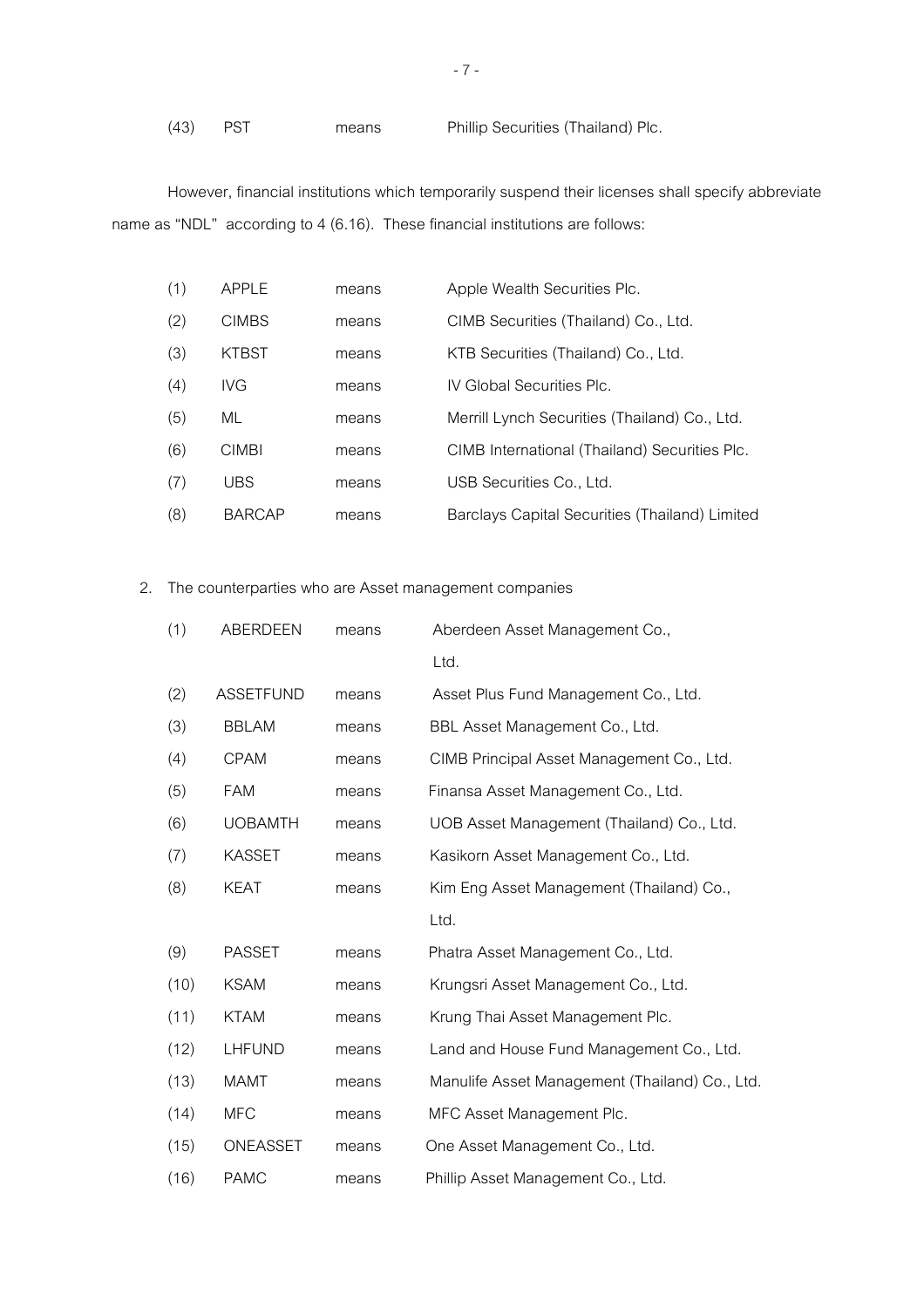| (17) | <b>SCBAM</b>  | means | SCB Asset Management Co., Ltd.       |
|------|---------------|-------|--------------------------------------|
| (18) | <b>SCBQ</b>   | means | SCB Quant Asset Management Co., Ltd. |
| (19) | <b>SKFM</b>   | means | Siam Knight fund Management          |
|      |               |       | Securities Co., Ltd.                 |
| (20) | <b>SSECAM</b> | means | SSEC Asset Management Co., Ltd.      |
| (21) | <b>TAM</b>    | means | TISCO Asset Management Co., Ltd.     |
| (22) | <b>TFUND</b>  | means | Thanachart Fund Management Co., Ltd. |
| (23) | <b>TMBAM</b>  | means | TMB Asset Management Co., Ltd.       |
| (24) | <b>TTF</b>    | means | Thai Trust Fund Management Co., Ltd. |
| (25) | <b>SFUND</b>  | means | Solaris Asset Management Co., Ltd.   |

3. The counterparties who are granted license of undertaking securities business in types of private fund and provident fund other than 2

| (1)  | AIA-fund          | means | Fund management division of American International  |
|------|-------------------|-------|-----------------------------------------------------|
|      |                   |       | Assurance Co., Ltd.                                 |
|      |                   |       |                                                     |
| (2)  | AIRA-fund         | means | Fund management division of AIRA Securities Plc.    |
| (3)  | ASP-fund          | means | Fund management division of Asia Plus Securities    |
|      |                   |       | Plc.                                                |
| (4)  | AYS-fund          | means | Fund management division of Ayudhya Securities Plc. |
| (5)  | <b>BLS-fund</b>   | means | Fund management division of Bualuang Securities     |
|      |                   |       | Plc.                                                |
| (6)  | DBBK-fund         | means | Fund management division of Deutsche Bank AG        |
|      |                   |       | Bangkok Branch                                      |
| (7)  | MP-fund           | means | Fund management division of Merchant Partners       |
|      |                   |       | Securities Plc.                                     |
| (8)  | PHATRA-fund       | means | Fund management division of Phatara Securities Plc. |
| (9)  | PHILI-fund        | means | Fund management division of Phillip Securities      |
|      |                   |       | (Thailand) Plc.                                     |
| (10) | SCBS-fund         | means | Fund management division of SCB Securities Co.,     |
|      |                   |       | Ltd.                                                |
| (11) | <b>TRINI-fund</b> | means | Fund management division of Trinity Securities      |
|      |                   |       |                                                     |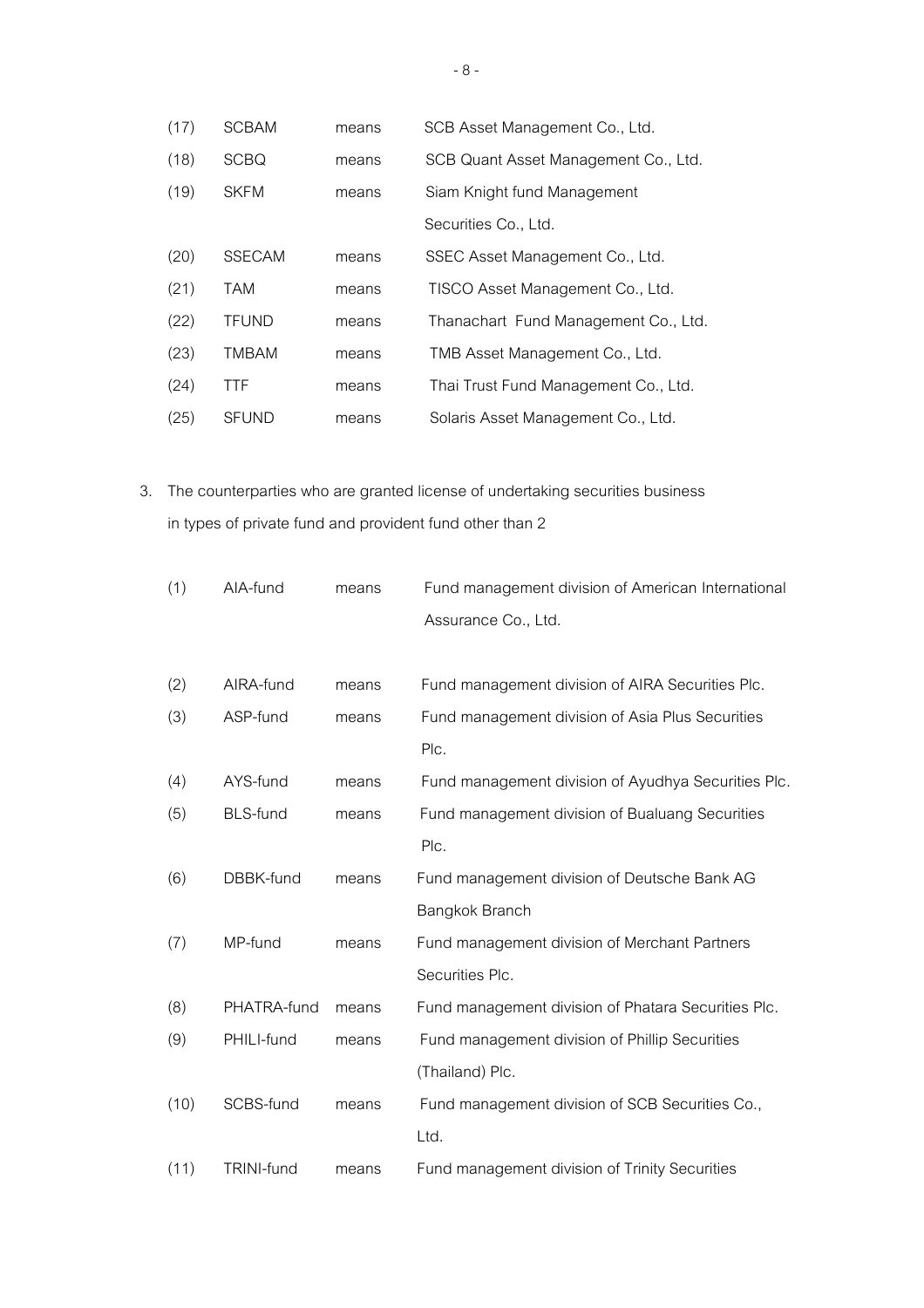## Group Co., Ltd.

# 4. Other counterparties other than 1, 2, and 3

| (1)   | DCO (Domestic Company)                   |       |      | means                           | Domestic juristic person which is      |
|-------|------------------------------------------|-------|------|---------------------------------|----------------------------------------|
|       |                                          |       |      |                                 | not a financial institution            |
| (2)   | FCO (Foreign Company)                    |       |      | means                           | Foreign juristic person                |
| (3)   | IND (Individual Investor)                |       |      | means                           | Investor who is not an institution     |
| (4)   | INDF (Foreign Individual Investor) means |       |      |                                 | Investor who is not an institution and |
|       |                                          |       |      |                                 | located in foreign country             |
| (5)   | Insurance Company                        |       |      |                                 |                                        |
| (5.1) | <b>AIA</b>                               | means |      |                                 | American International Assurance Co.,  |
|       |                                          |       | Ltd. |                                 |                                        |
| (5.2) | <b>AZAY</b>                              | means |      | Allianz Ayudhaya Insurance Plc. |                                        |
| (5.3) | <b>THAILIFE</b>                          | means |      | Thai Life Insurance Co., Ltd.   |                                        |
| (5.4) | <b>INS</b>                               | means |      | Insurance company               |                                        |
|       |                                          |       |      |                                 |                                        |
| (6)   | Non-dealer Financial Institution         |       |      |                                 |                                        |
| (6.1) | <b>AIGB</b>                              | means |      | AIG Retail Bank Plc.            |                                        |
| (6.2) | <b>BAAC</b>                              | means |      |                                 | Bank for Agriculture and Agricultural  |
|       |                                          |       |      | Cooperatives                    |                                        |
| (6.3) | <b>BFIT</b>                              | means |      |                                 | Bangkok First Investment & Trust Plc.  |
| (6.4) | <b>BTMU</b>                              | means |      |                                 | Bank of Tokyo-Mitsubishi UFJ Co.,      |
|       |                                          |       |      | Ltd. (Bangkok branch)           |                                        |
| (6.5) | <b>EXIM</b>                              | means |      | Export-Import Bank of Thailand  |                                        |
| (6.6) | GHB                                      | means |      | Government Housing Bank         |                                        |
| (6.7) | <b>ICBCT</b>                             | means |      |                                 | Industrial and Commercial Bank of      |
|       |                                          |       |      | China (Thai) Plc.               |                                        |